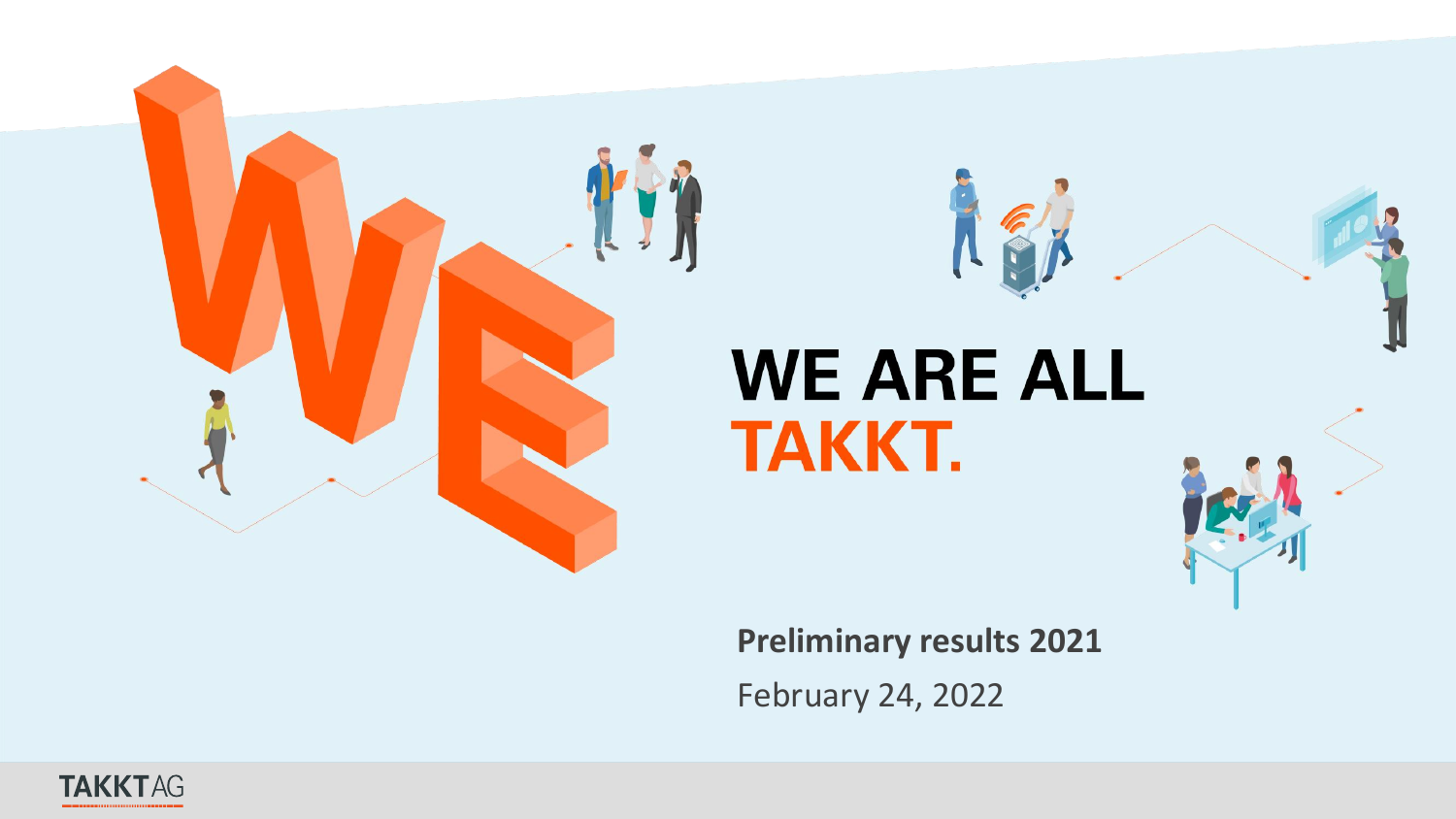#### Earnings call for the preliminary results 2021 hosted by

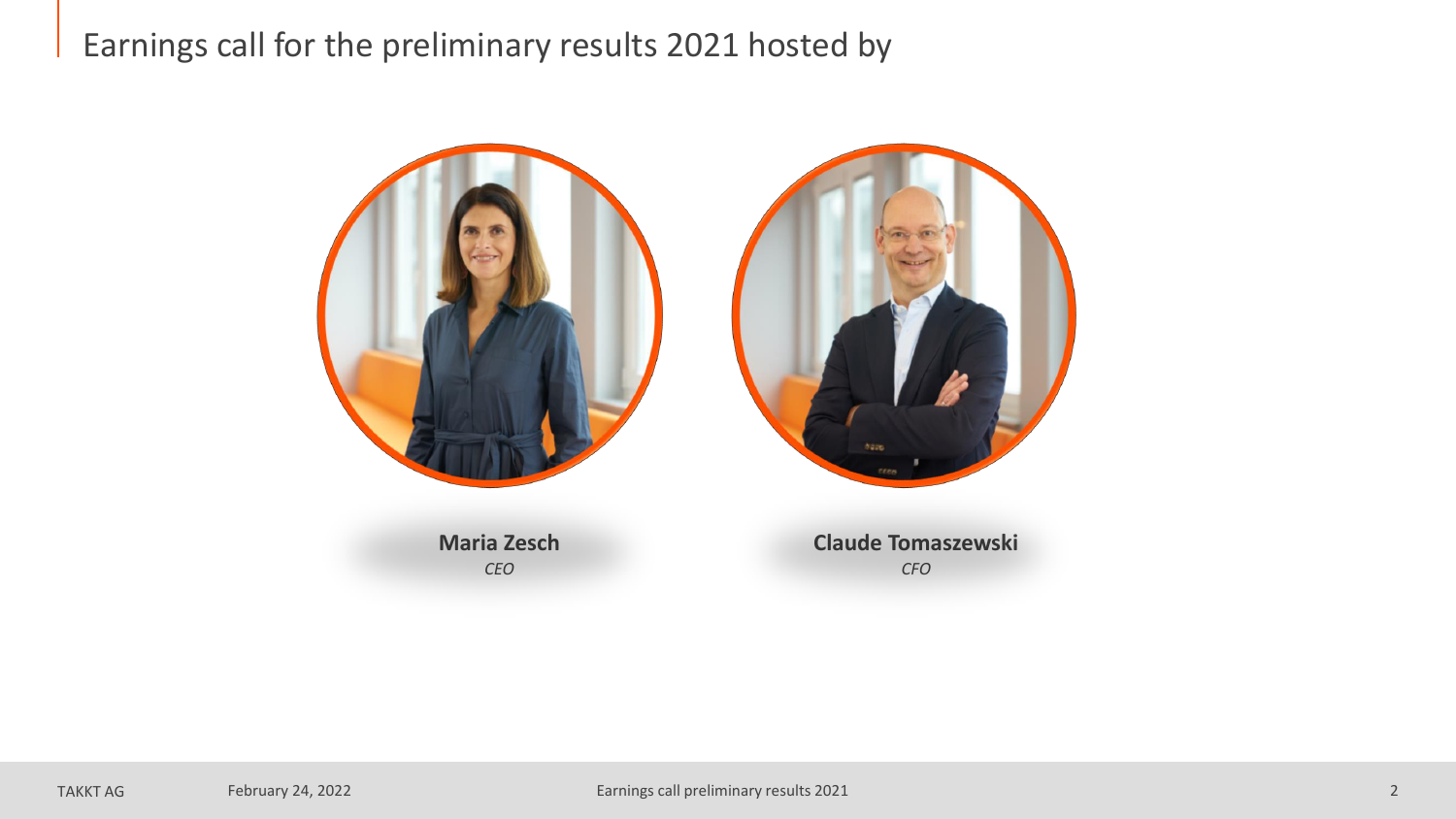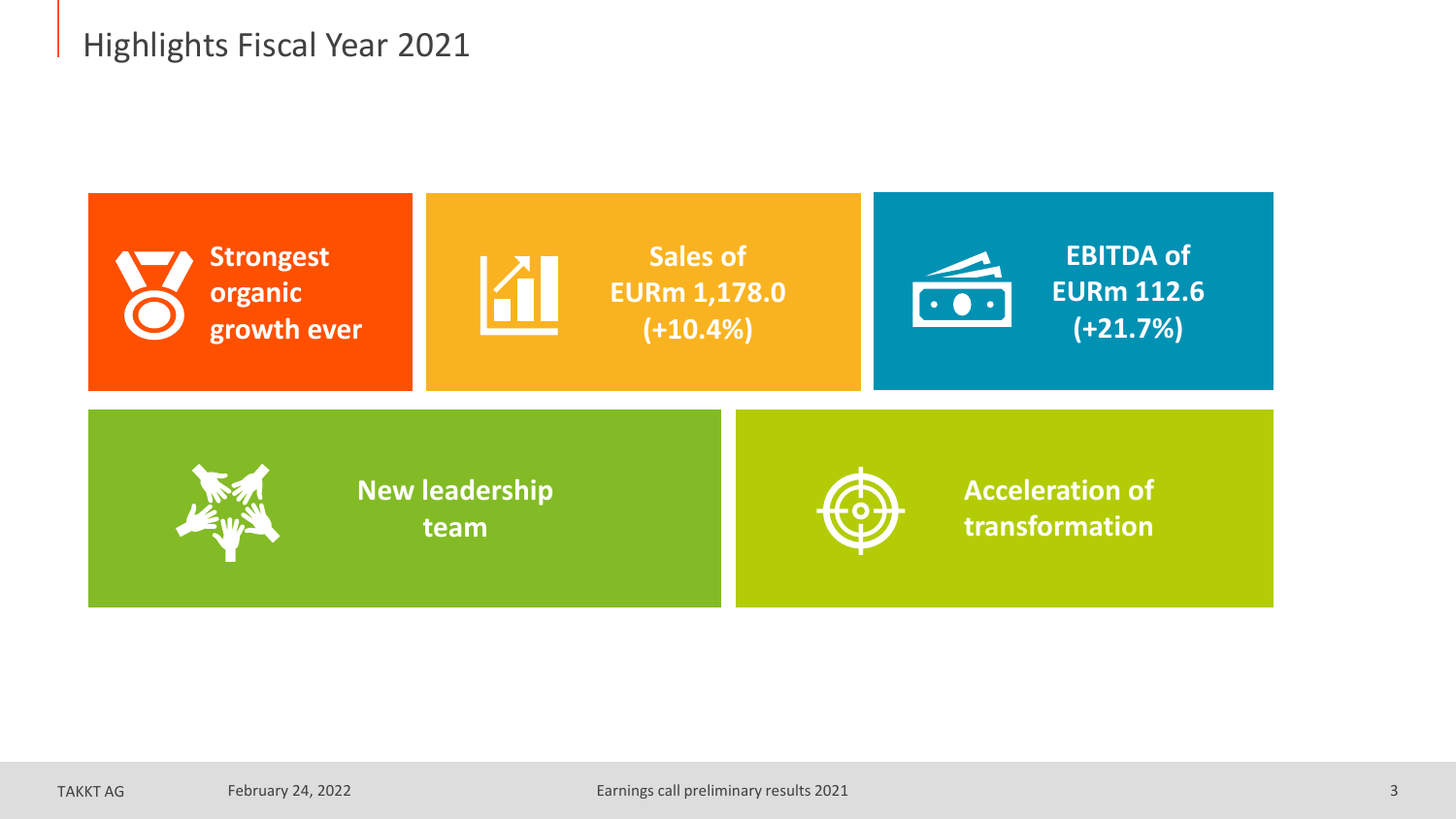#### Order intake with significantly stronger growth than sales and above 2019 level

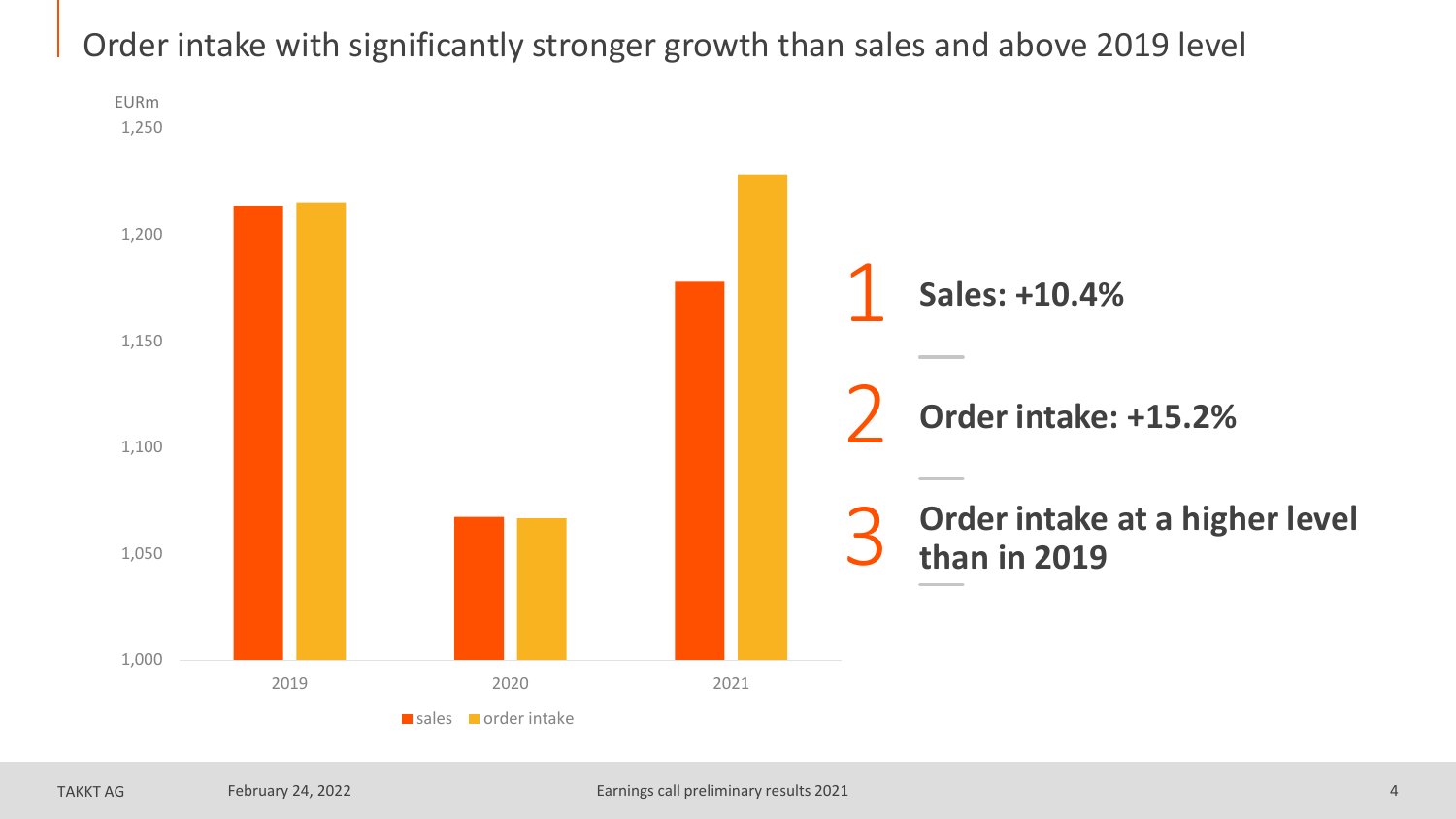We will operate more integrated: Three customer facing divisions will be supported by group functions

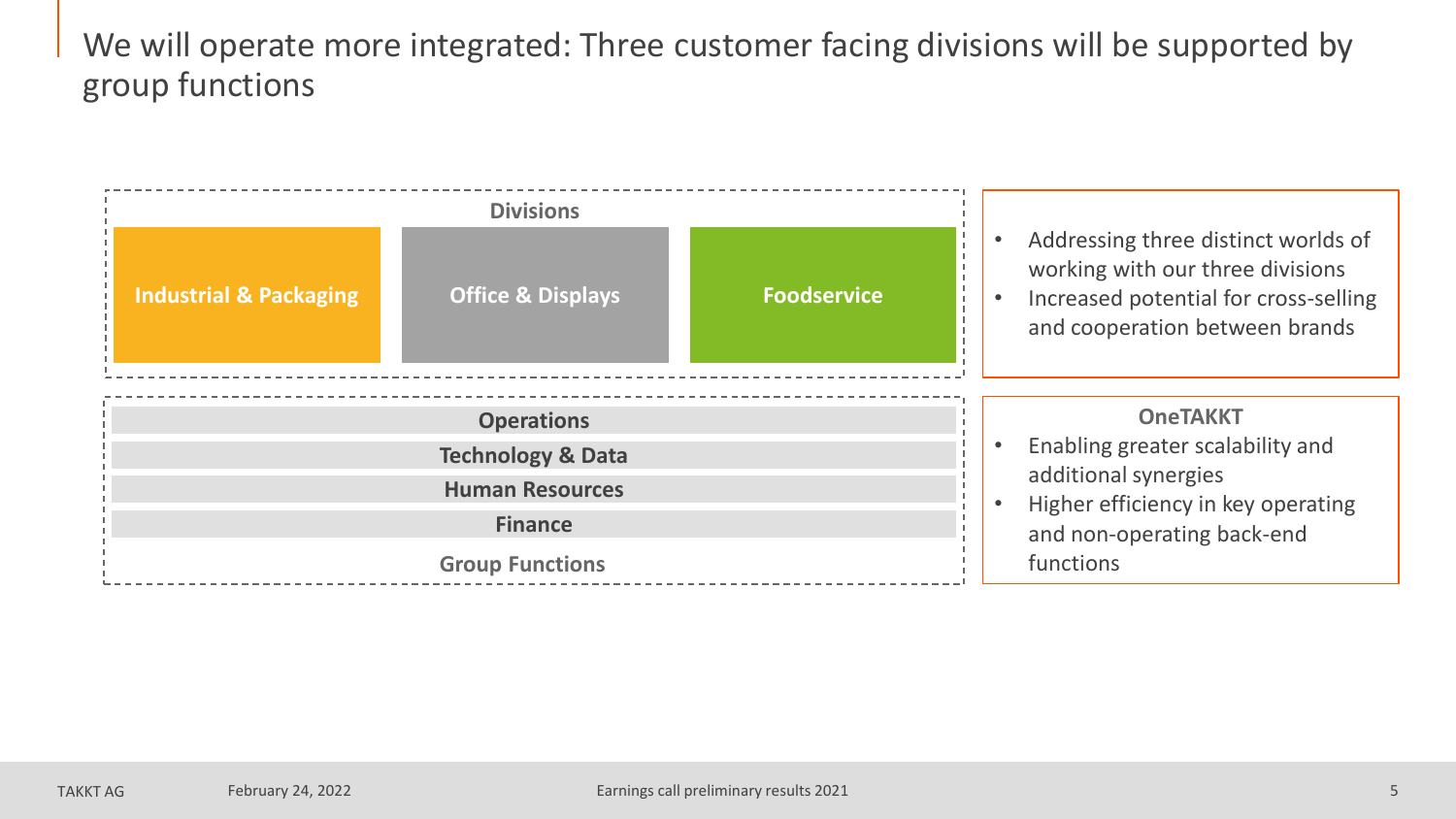#### TAKKT's new Leadership Team



**Maria Zesch** *CEO*



**Claude Tomaszewski** *CFO*



**Thomas Nowak** *President I&P* 



**Marcelo Podesta** *President OF&D and FS* 

*Extended Executive Team :* 



**Schiffel** *EVP Operations*



*Patricia van der Velden EVP Talent*



**Axel Faltin** *EVP Tech&Data*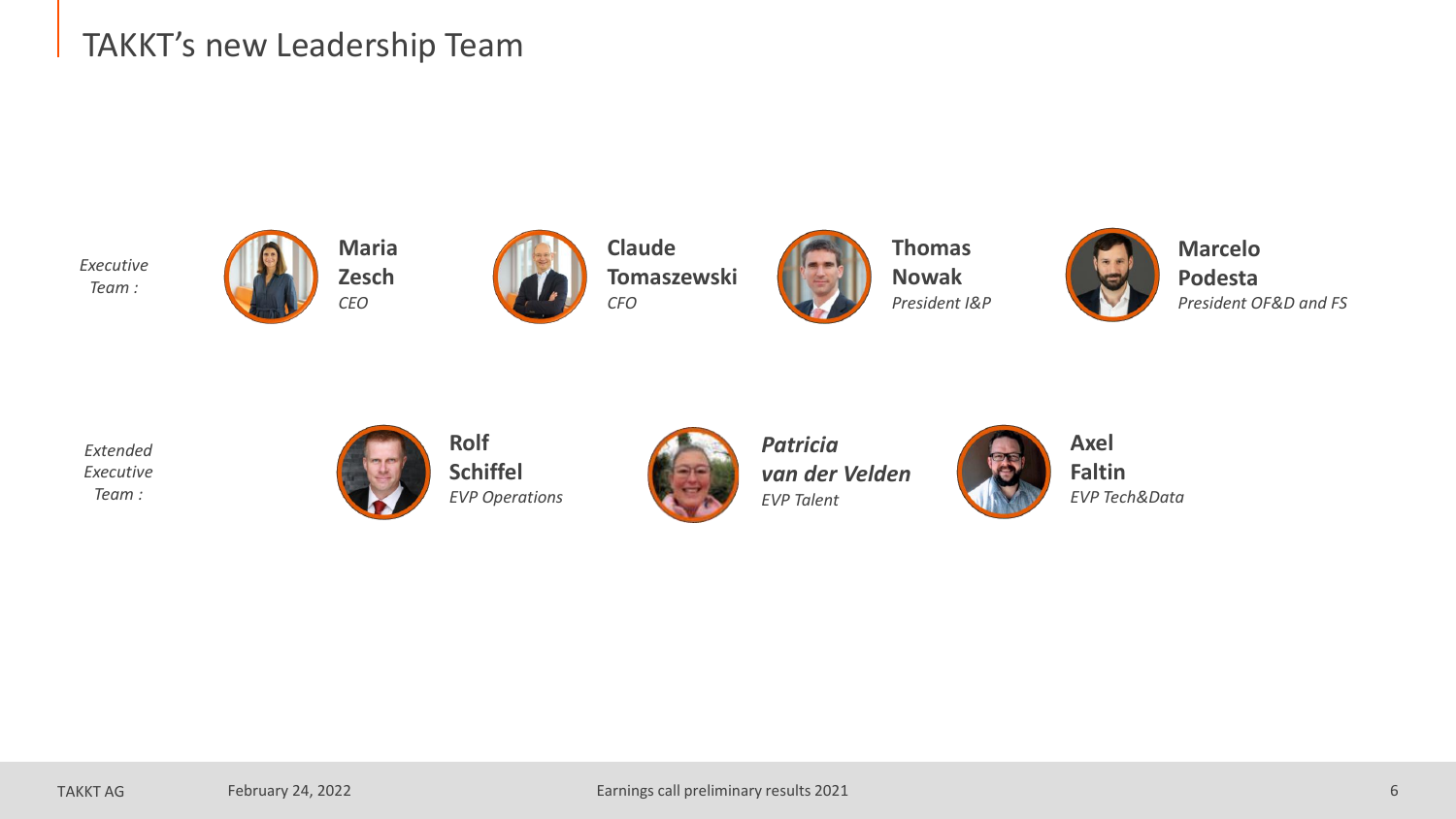We'll update you with more details on our strategy and ambition on March 30





# **Forecast 2022 Details on strategy**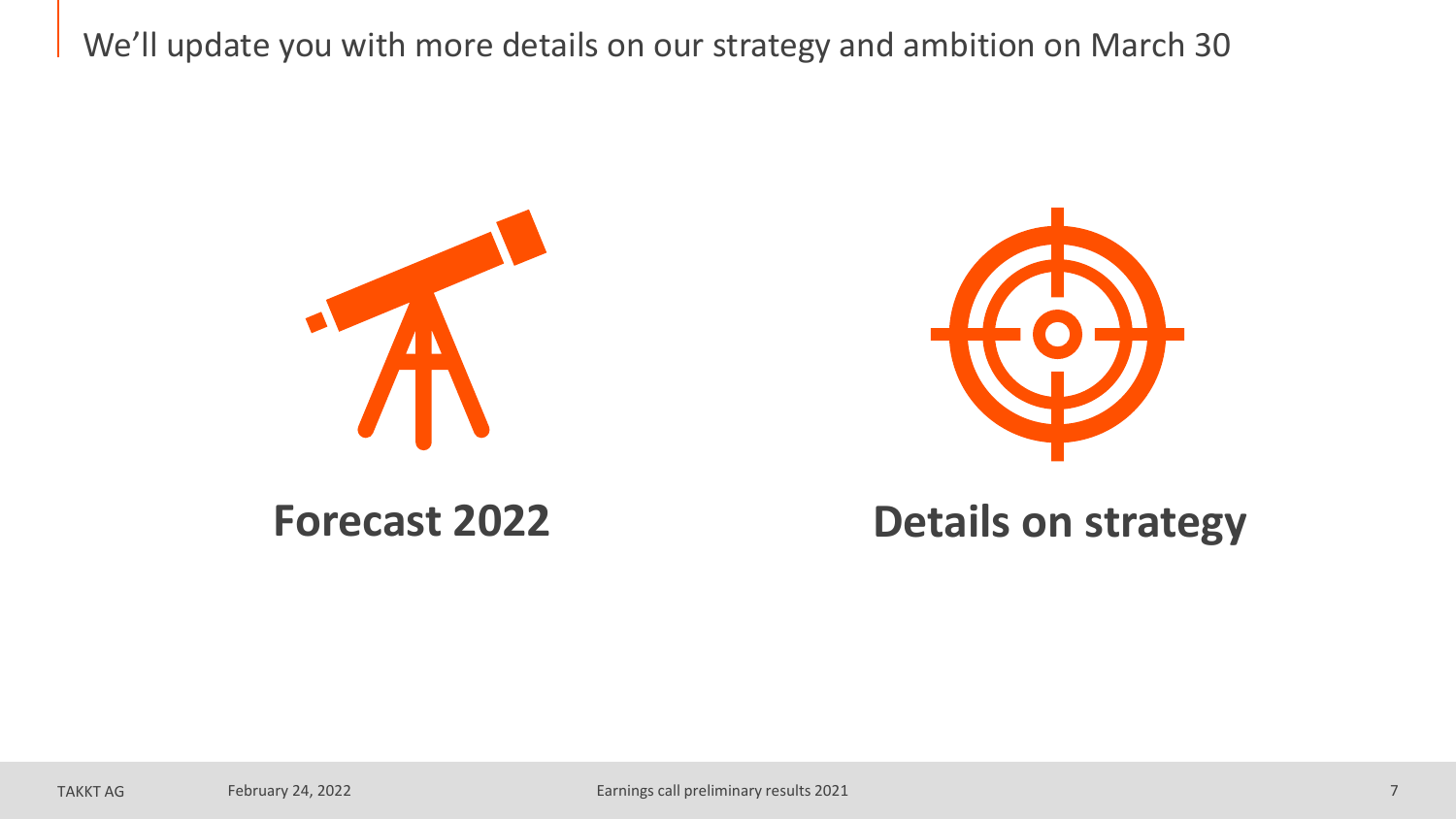# Financials Q4 and full year 2021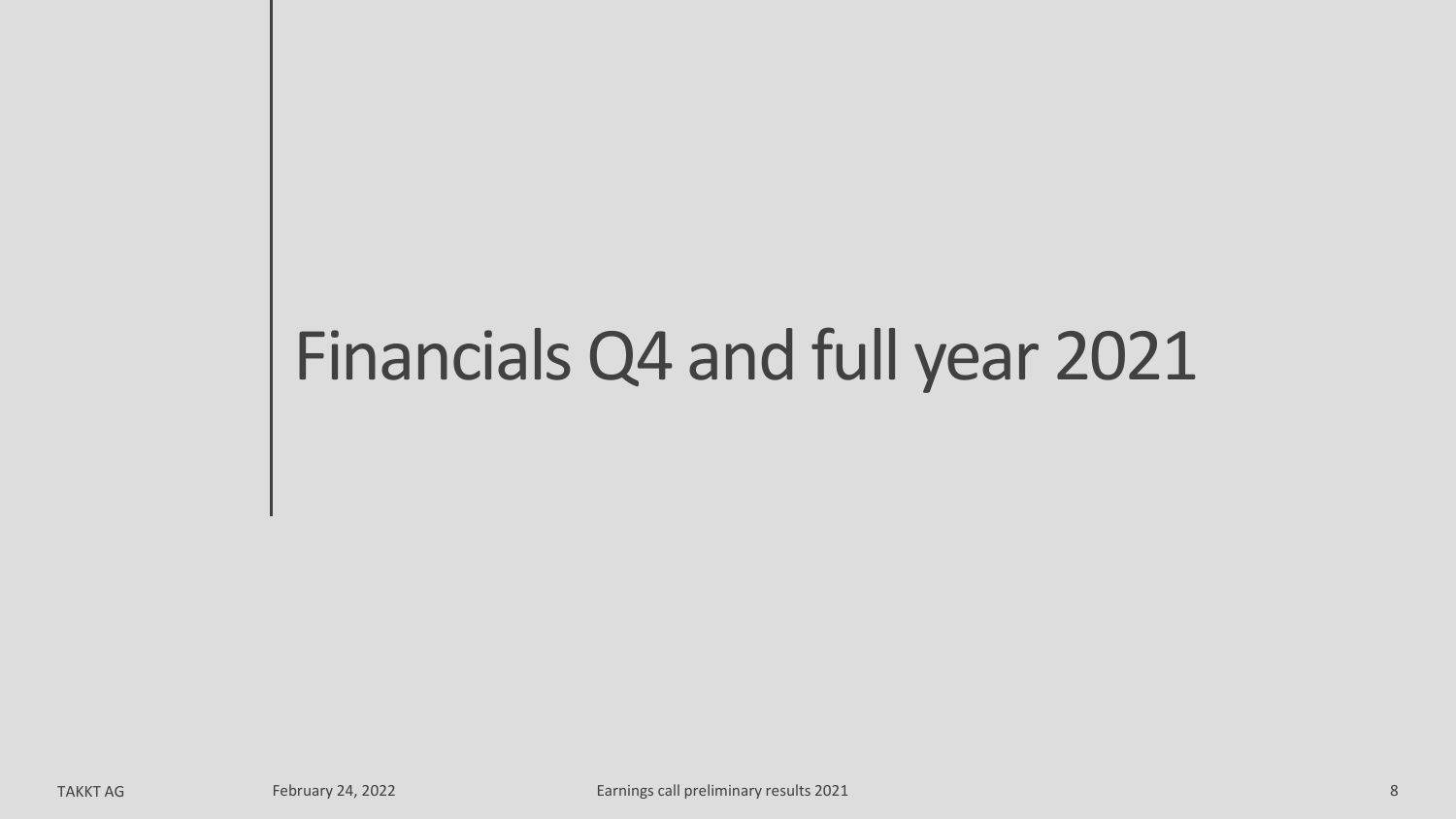# Q4 2021: TAKKT Group



- Sales increase by 17.3%, with positive currency effects (2.9%), primarily from a stronger US-Dollar
- Organic sales growth at 14.4% with an improvement compared to Q3 despite a higher base in 2021
- Organic sales above pre-crisis level (Q4/19) for the first time since the start of the pandemic
- No major change in supply chain constraints; only slight increase in order backlog due to year-end slow-down in order intake



- EBITDA with much stronger increase than sales to EUR 30.5 (18.5) million, EBITDA margin at 9.6% (6.8%)
- One-time costs of less than EUR 3 million in Q4/21, mainly for adjustments in OCC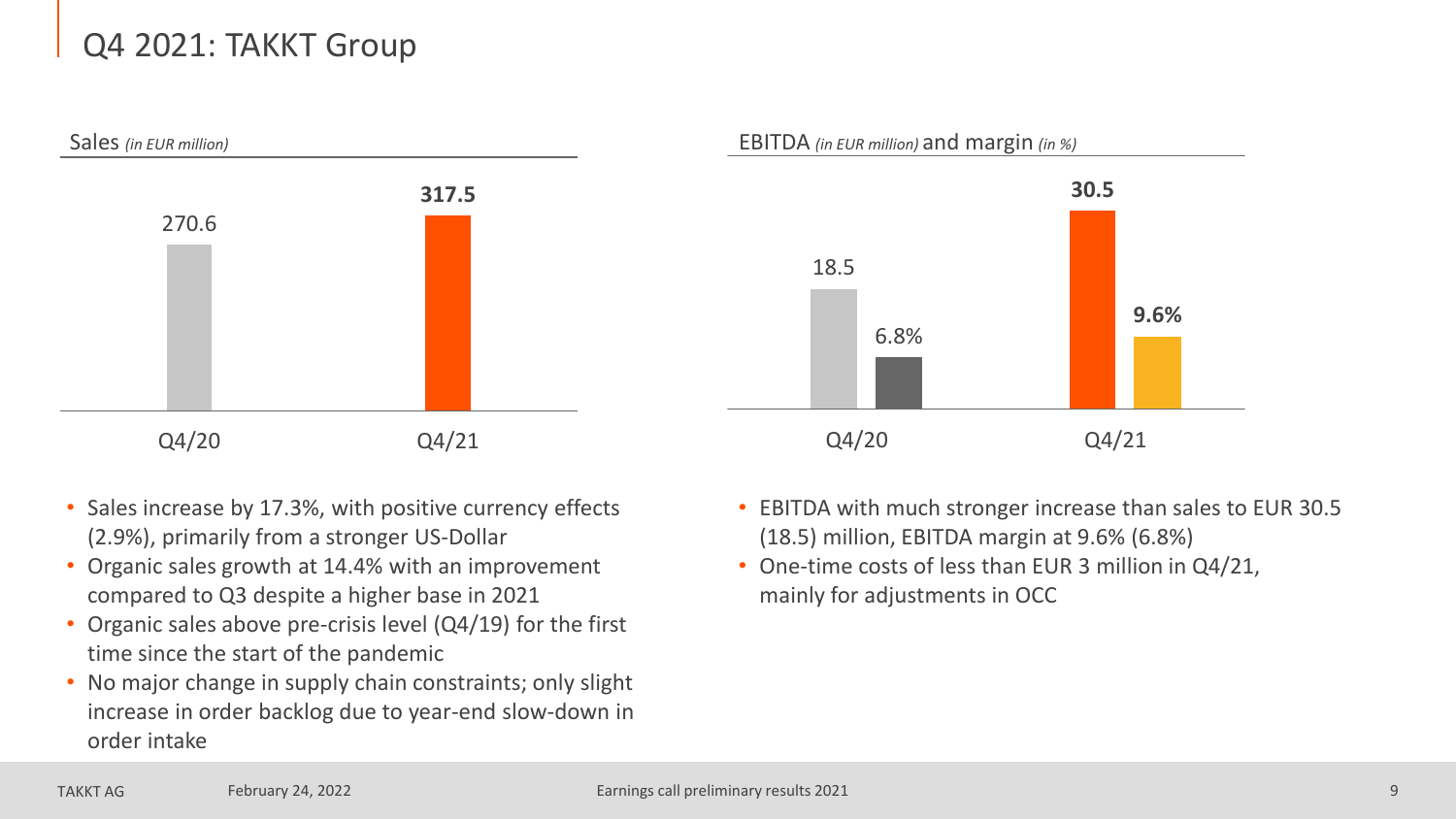### Q4 2021: Omnichannel Commerce



- Sales increase by 17.0%; positive currency effects of 1.5%
- Organic sales increase of 15.5%
- All business units in Omnichannel Commerce achieved double-digit organic growth with NBF showing the strongest performance
- EBITDA increased to EUR 28.4 (23.4) million, EBITDA margin improved to 13.8% (13.3%)
- One-time costs of around EUR 2 million in Q4/21 for structural adjustments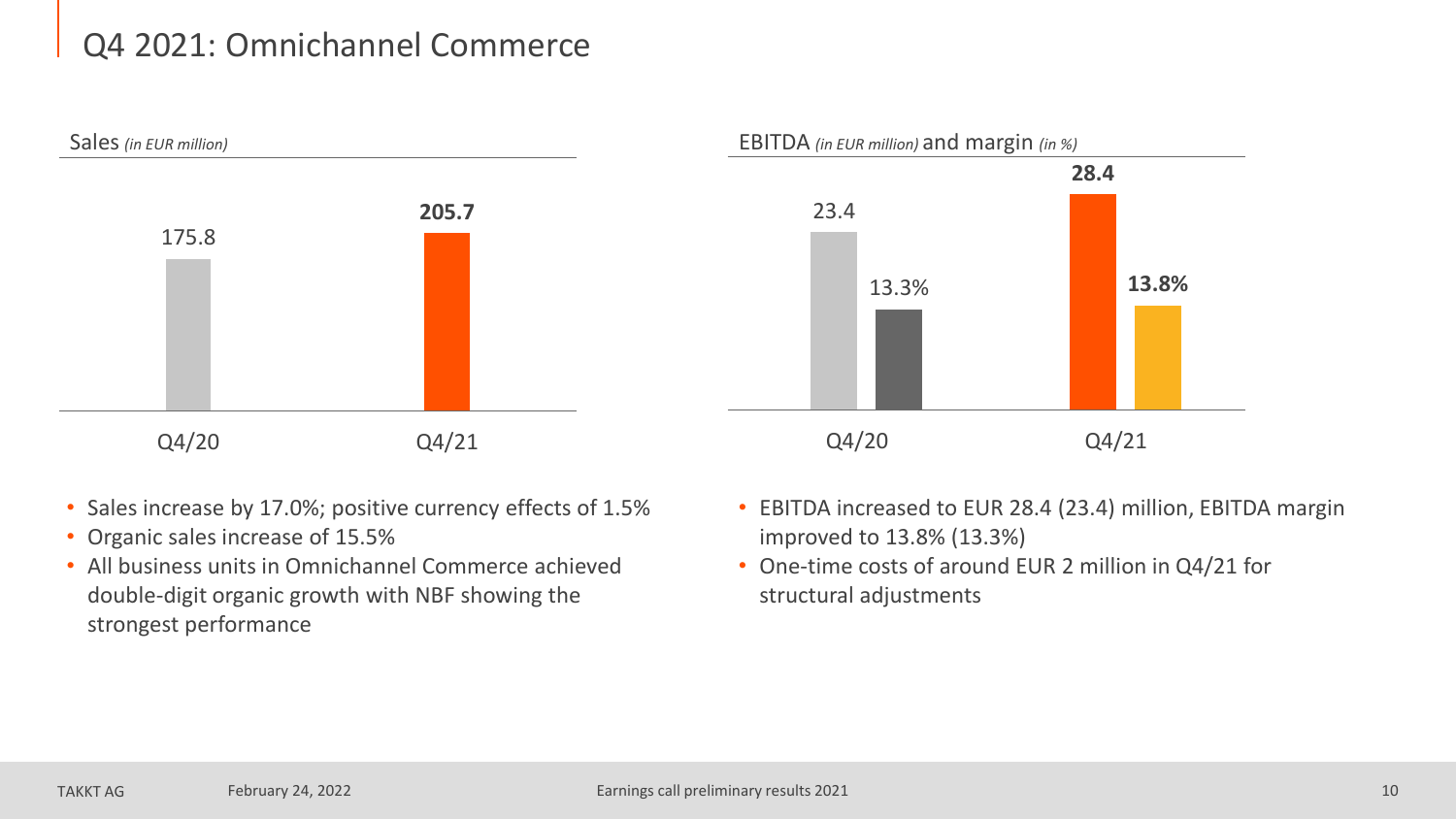# Q4 2021: Web-focused Commerce



- Sales increase by 12.0% with positive contributions from currency fluctuations (+5.2%)
- Organic sales increase of 6.8%
- Double-digit organic growth at Newport; Displays2go with a stable development



• Improvement in earnings at Displays2go while warehousing and logistics costs at Newport were still impacted by difficulties in the supply chain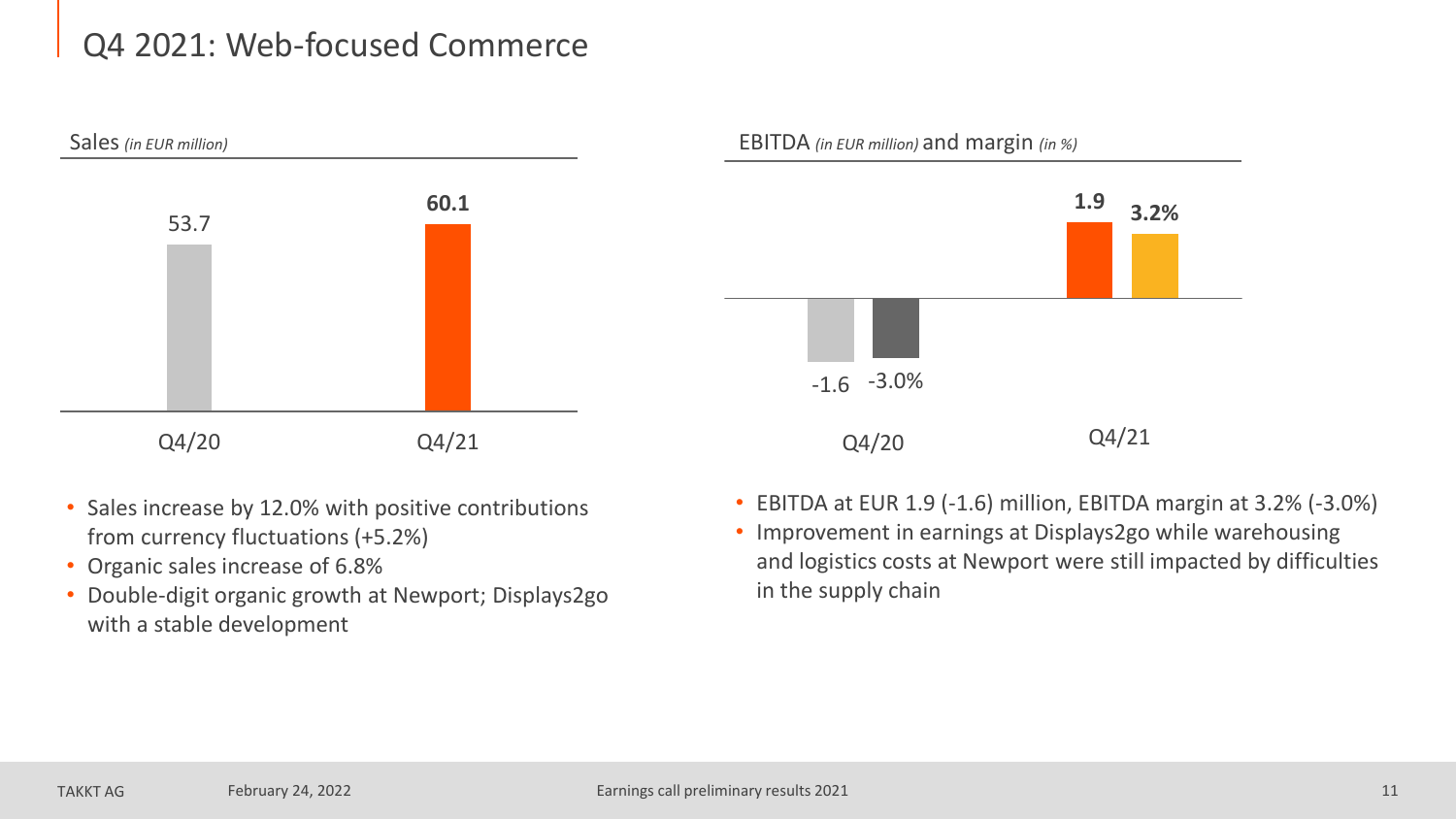# Q4 2021: Foodservice Equipment & Supplies



- Sales increase by 24.8%, positive currency effects from a stronger US-Dollar of 5.7%
- Organic sales growth improves in both business units and accelerates to 19.1%
- Central with strong double-digit and Hubert with high singledigit organic growth
- Continued increase in order backlog, primarily at Central
- Strong improvement of EBITDA up to EUR 6.2 (1.7) million
- EBITDA margin increased to 11.8% (4.0%), mostly due to a higher gross profit margin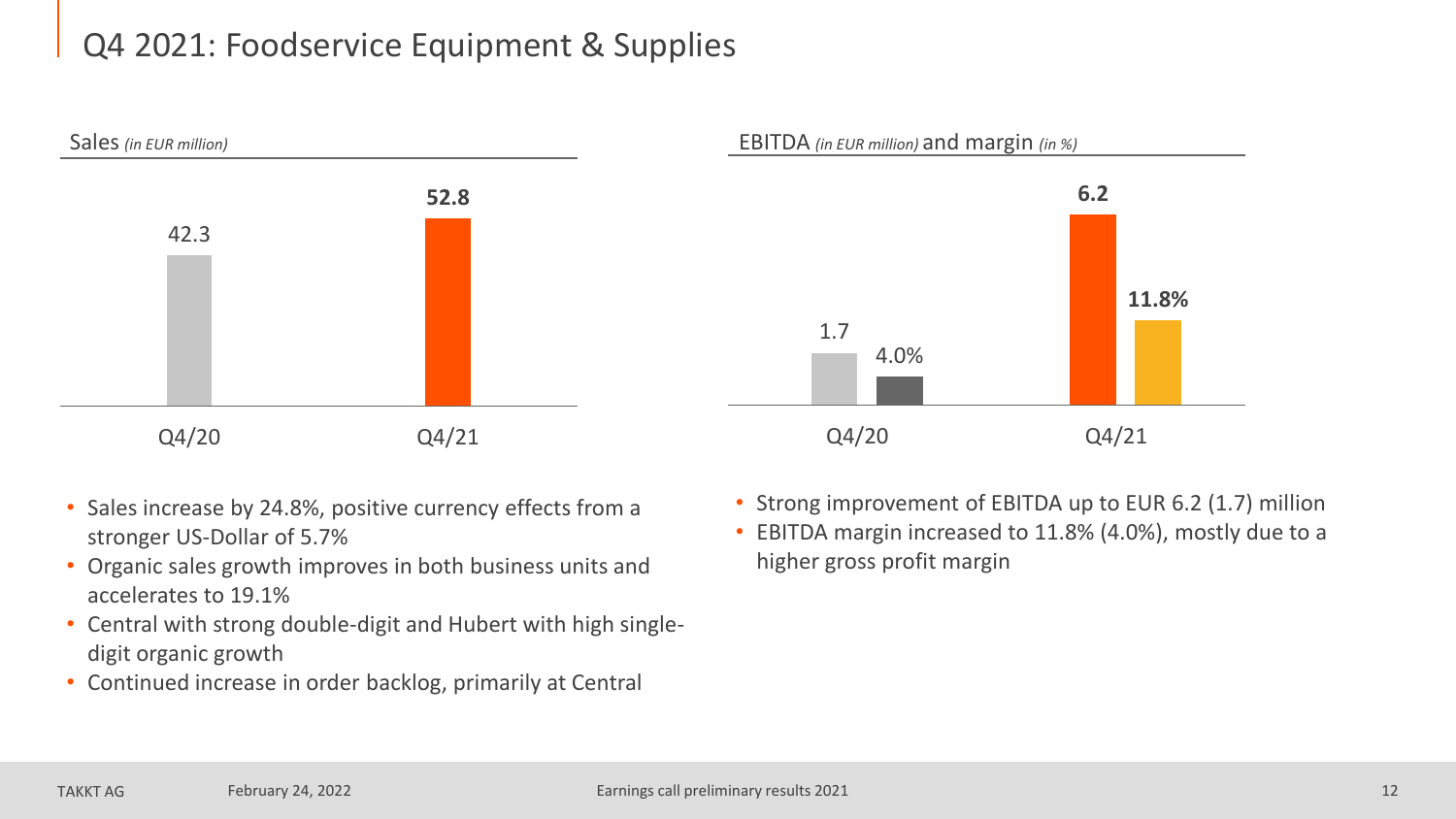### 2021: TAKKT Group



- Sales increase by 10.4% with negative effects from currency fluctuations (-1.0%), primarily from a weaker US-Dollar
- Organic sales increase of 11.4%
- Orders in hand increased by around EUR 55 million, mainly due to supply chain constraints
- EBITDA was EUR 112.6 (92.6) million, EBITDA margin at 9.6% (8.7%)
- One-time expenses and gains resulted in a negative impact of EUR 6.1 (8.6) million
- Higher marketing and personnel spend due to strong increase in order intake, impact on earnings from lower level of sales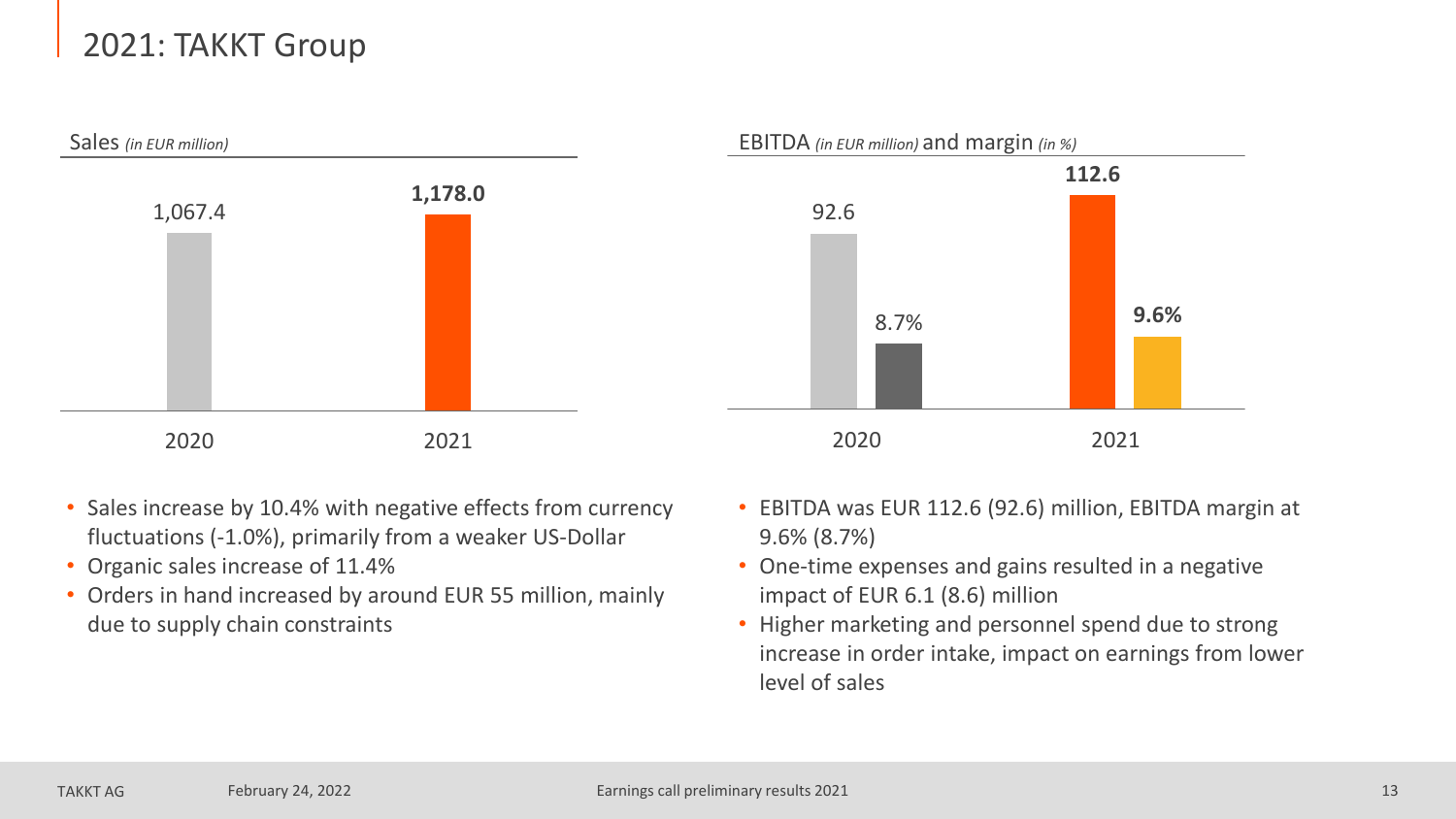#### 2021: Omnichannel Commerce



- Sales increase by 14.8%; negative currency effects of 0.8%
- Organic sales growth of 15.6%
- KAISER+KRAFT, ratioform and NBF with double-digit organic growth
- EBITDA increased to EUR 104.9 (82.3) million, EBITDA margin at 14.3% (12.9%)
- One-time effects had a negative net impact of around EUR 2 (7) million on earnings
- Adjusted for one-time effects in the two years, EBITDA increased stronger than sales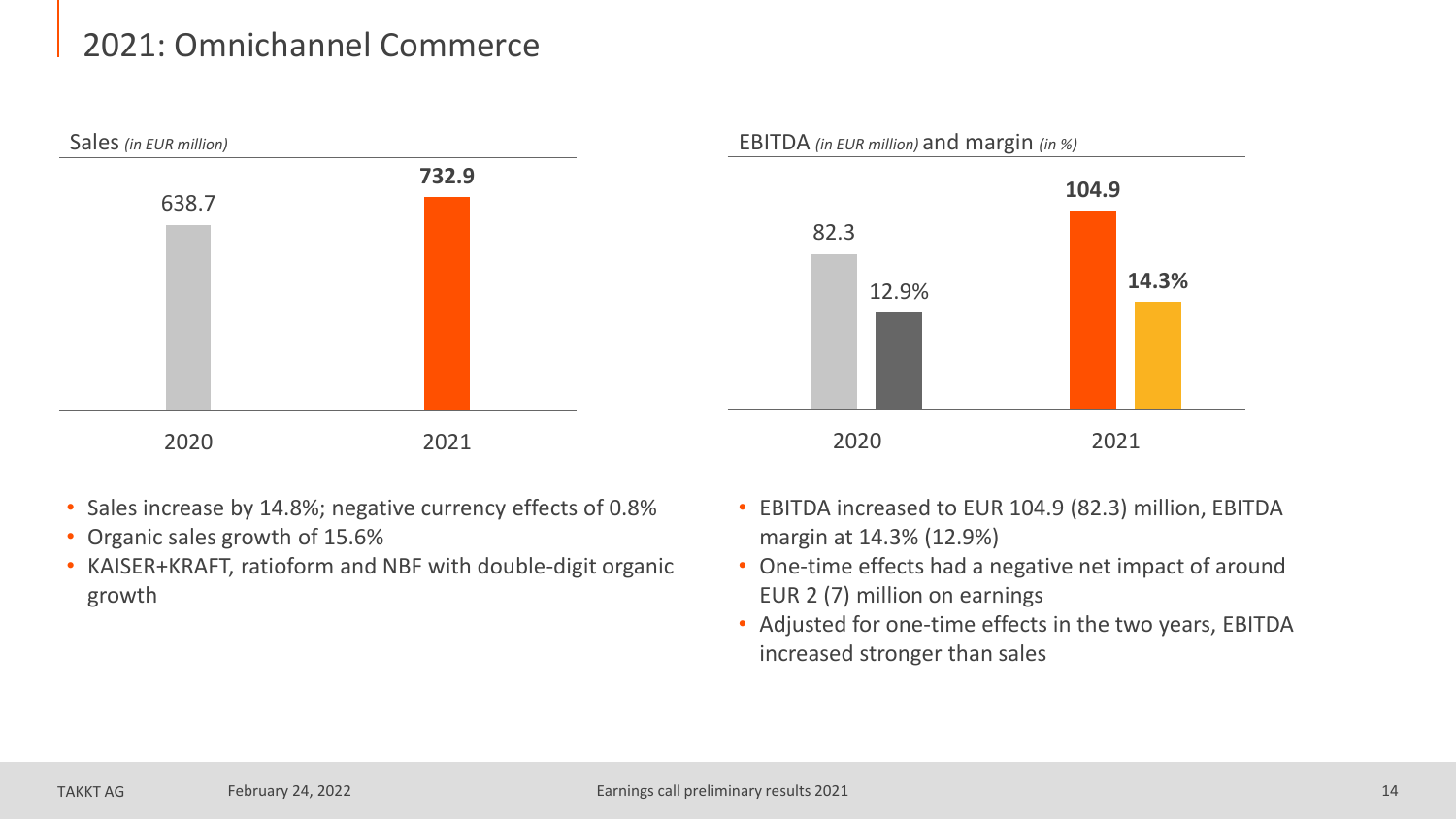#### 2021: Web-focused Commerce



- Sales increase by 4.7% with positive effects from currency fluctuations 0.5%
- Organic sales increase of 4.2%
- Newport with double-digit organic growth, D2G with double-digit organic decline
- EBITDA was EUR 6.4 (9.5) million, EBITDA margin at 2.6% (4.1%)
- Lower earnings due to one-time costs of around EUR 3 million and lower sales level at Displays2go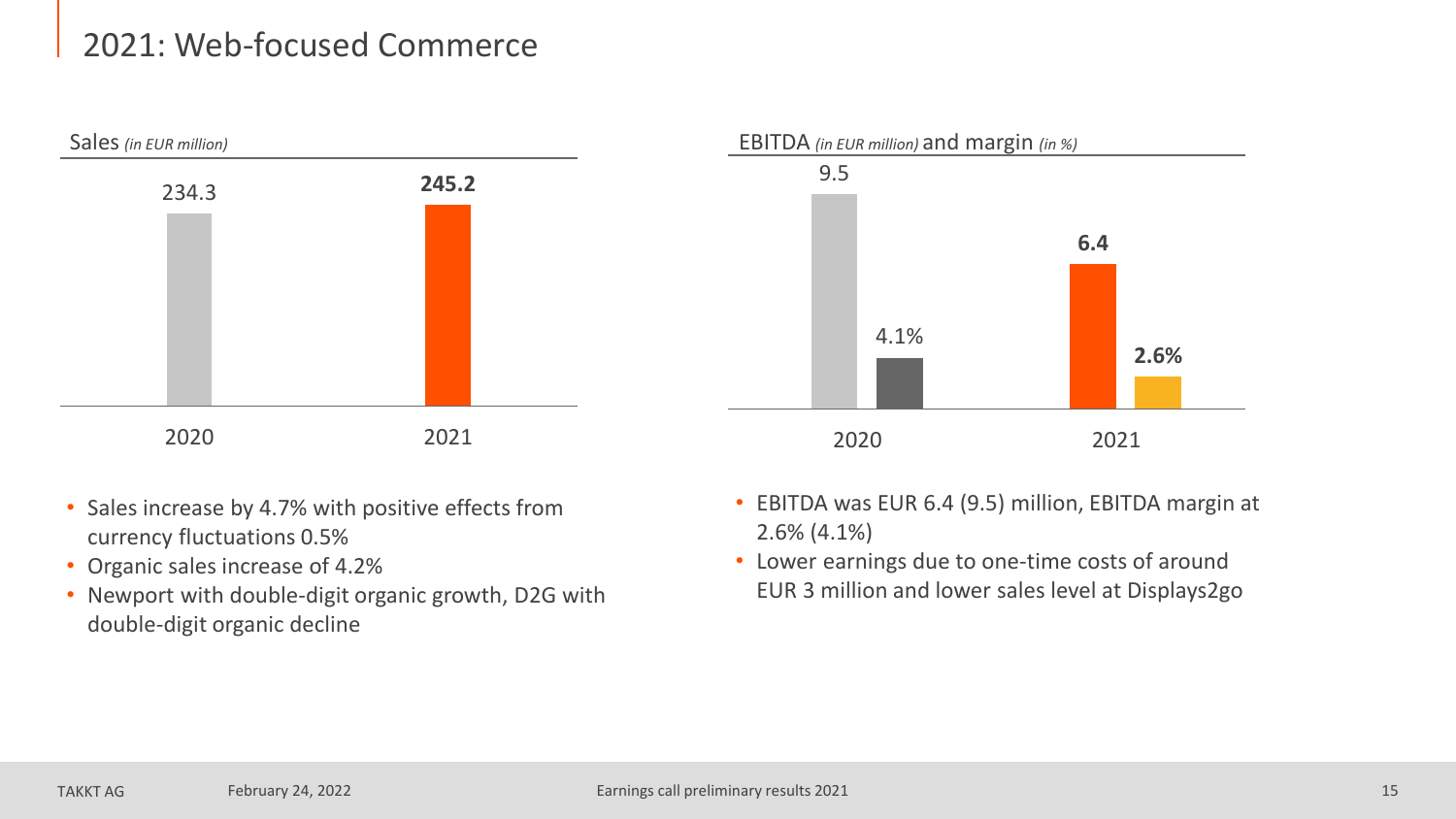## 2021: Foodservice Equipment & Supplies



- Sales increase by 2.8% with negative currency effects from a weaker US-Dollar (-3.4%)
- Organic sales growth of 6.2%
- Central with double-digit organic growth, Hubert with single-digit organic decline
- EBITDA was EUR 17.9 (20.2) million, EBITDA margin at 8.8% (10.1%)
- One-time effects in 2020 had a positive impact of around EUR 4 million
- Adjusted for one-time effects in the previous year, EBITDA increased by around 10%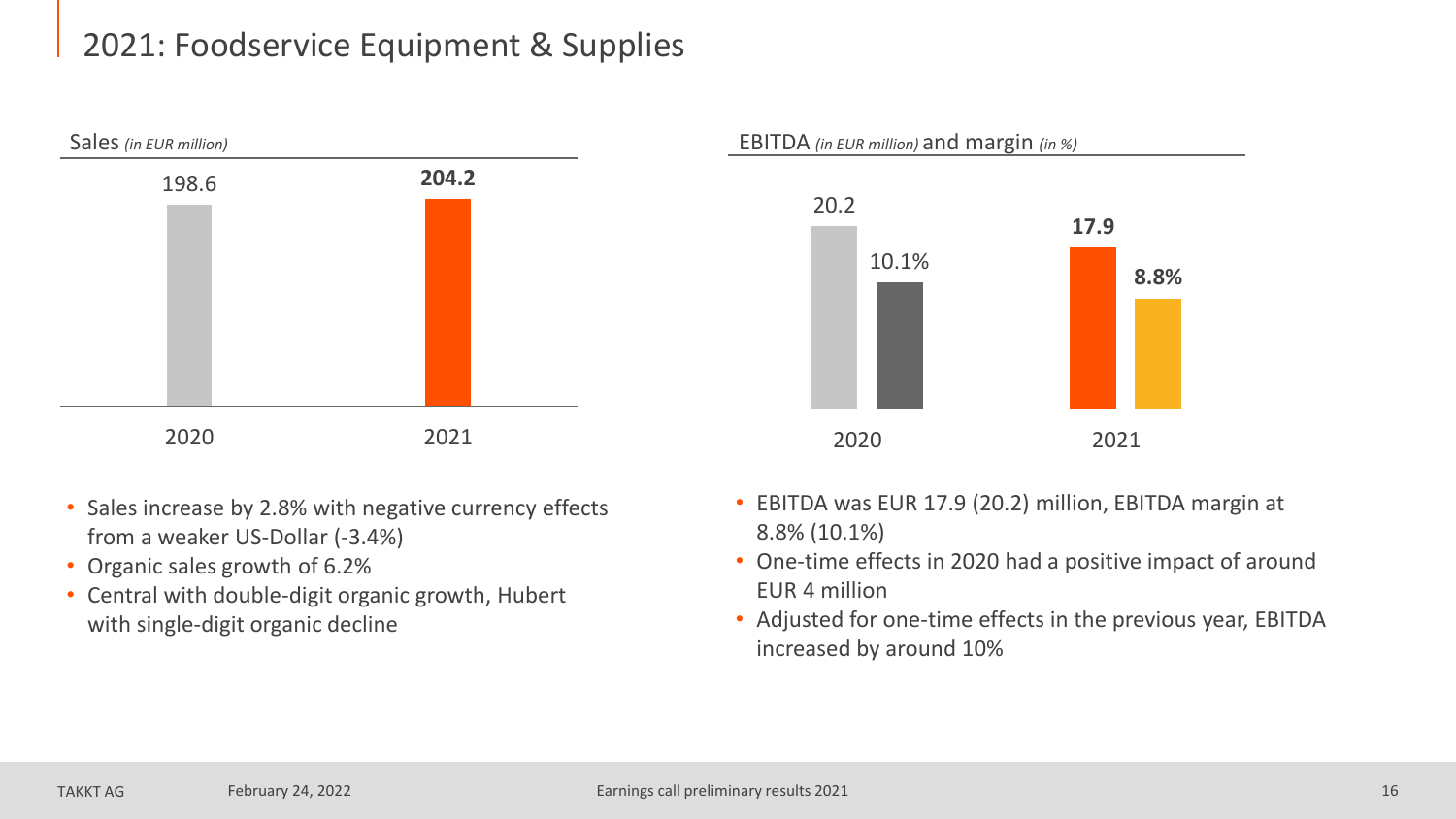### 2021: TAKKT cash flow

TAKKT cash flow *(in EUR million)* and margin *(in %)*



• TAKKT cash flow with a lower increase than EBITDA due to higher non-cash expenses in prior year (inventory valuation)

| in EUR million                          | 2020    | 2021    |
|-----------------------------------------|---------|---------|
| Profit                                  | 37.2    | 57.0    |
| + depreciation                          | $+40.2$ | $+38.7$ |
| +/- deferred taxes expense/income       | $-4.5$  | $+2.7$  |
| +/- other non-cash expenses/income      | $+13.4$ | $-1.4$  |
| +/- result from non-cur. asset disposal | $-4.4$  | $-2.8$  |
| <b>TAKKT cash flow</b>                  | 82.0    | 94.3    |
|                                         |         |         |
|                                         |         |         |
| in EUR million                          | 2020    | 2021    |
| <b>EBITDA</b>                           | 92.6    | 112.6   |
| - financial result                      | $-5.7$  | $-1.1$  |
| - current taxes                         | $-14.0$ | $-13.0$ |
| +/- other non-cash expenses/income      | $+13.4$ | $-1.4$  |
| +/- result from non-cur. asset disposal | $-4.4$  | $-2.8$  |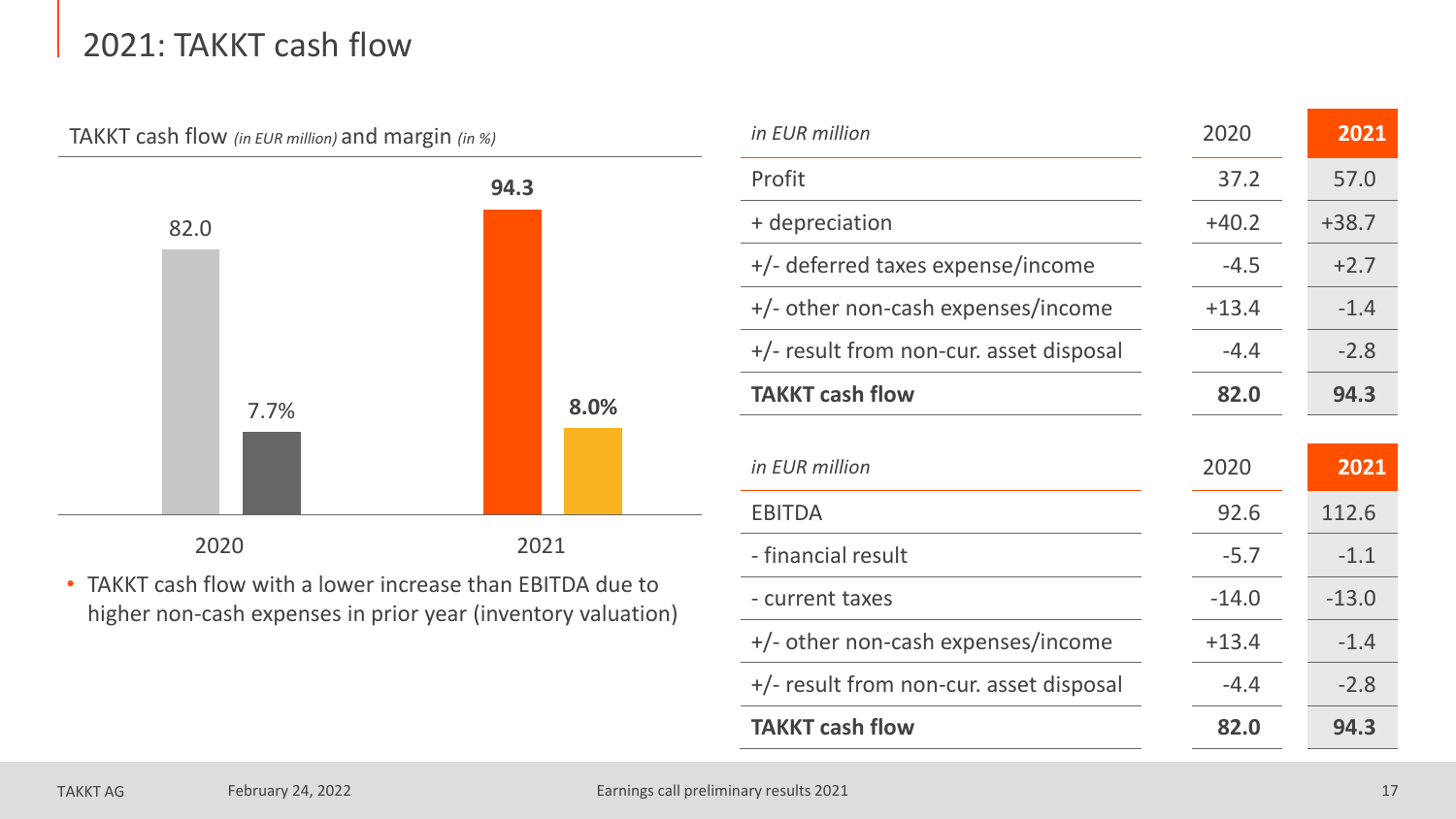# Cash flow generation

| in EUR million                                                                                   | 2020    | 2021    |
|--------------------------------------------------------------------------------------------------|---------|---------|
| <b>TAKKT cash flow</b>                                                                           | 82.0    | 94.3    |
| Change in net working capital as well as other<br>adjustments                                    | $+38.5$ | $-38.0$ |
| Cash flow from operating activities                                                              | 120.5   | 56.3    |
| Capital expenditure in non-current assets                                                        | $-13.3$ | $-18.3$ |
| Proceeds from disposal of non-current assets                                                     | $+22.6$ | $+13.9$ |
| <b>Free TAKKT cash flow</b><br>(for acquisitions, payout to shareholders and<br>loan repayments) | 129.8   | 51.9    |

- Increase in net working capital (trade receivables and inventories) compared to significant reduction in the prior year
- Increase in capital expenditure
- Cash inflow from sale of investments of EUR 13.4 million. Last year, property sale in the US led to cash inflow of EUR 21.9 million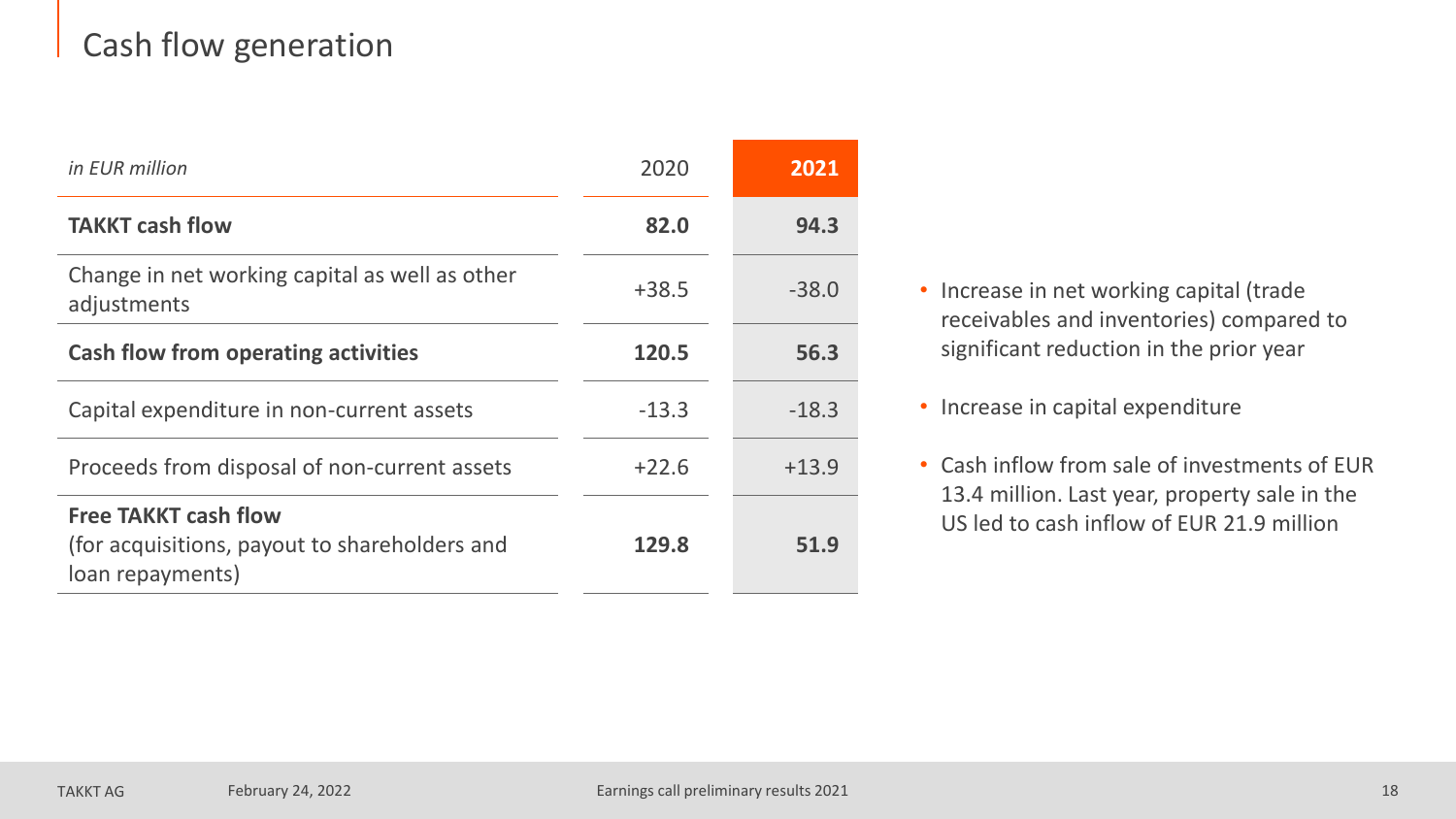### Balance sheet

Net financial liabilities (of which lease liabilities) *(in EUR million)*



• Slight increase in net financial liabilities, but still on a low level



• Equity ratio above the target corridor of 30 to 60 percent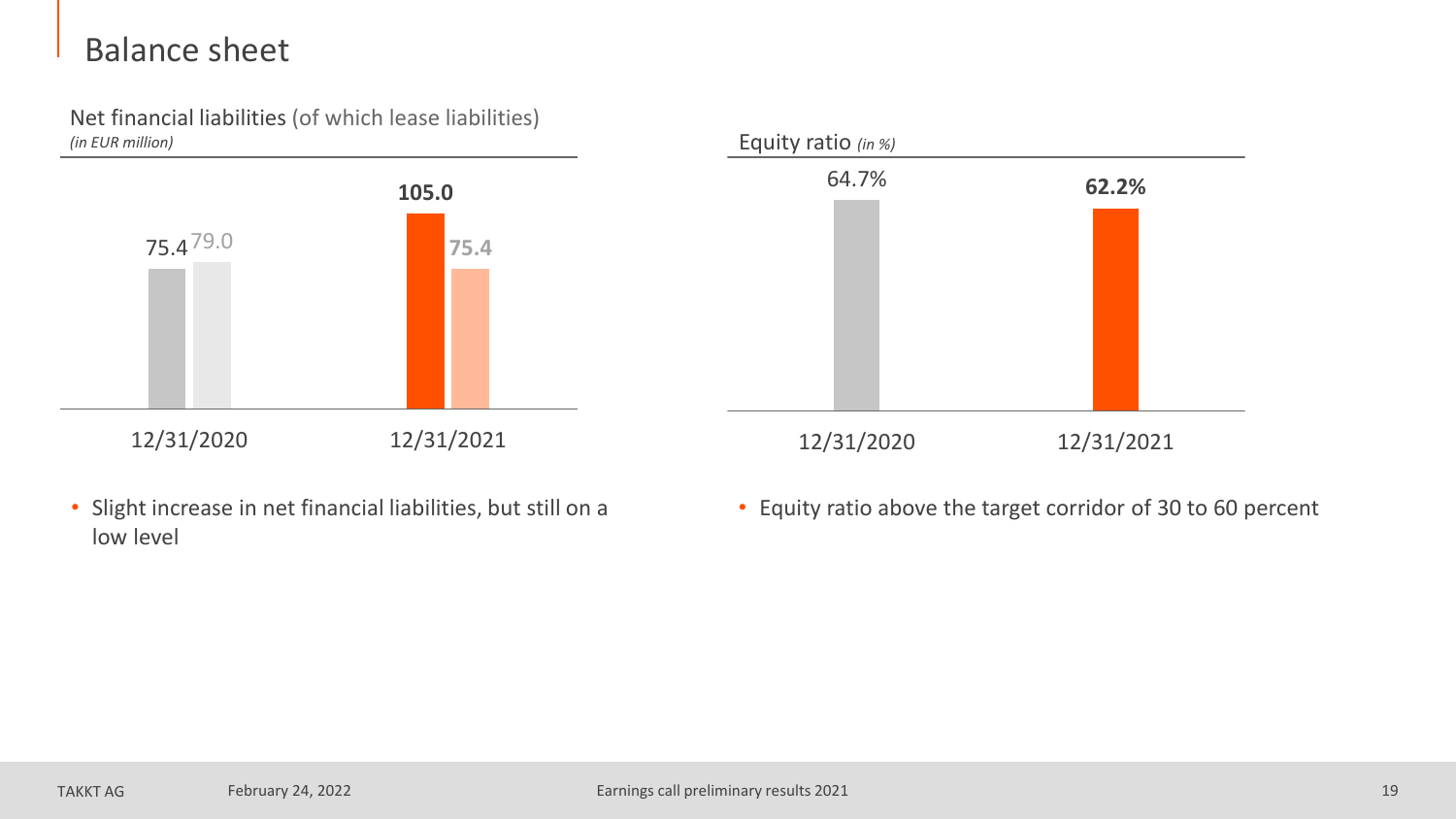# Organic sales growth

| Organic growth                                | Q1/20    | Q2/20    | Q3/20    | Q4/20   | 2020     | Q1/21   | Q2/21 | Q3/21 | Q4/21 | 2021  |
|-----------------------------------------------|----------|----------|----------|---------|----------|---------|-------|-------|-------|-------|
| <b>TAKKT Group</b>                            | $-10.1%$ | $-21.2%$ | $-12.2%$ | $-3.6%$ | $-11.8%$ | $-3.3%$ | 24.6% | 12.1% | 14.4% | 11.4% |
| Omnichannel<br>Commerce                       | $-10.3%$ | $-27.9%$ | $-14.6%$ | $-1.6%$ | $-13.6%$ | $-1.0%$ | 37.0% | 16.3% | 15.5% | 15.6% |
| Web-focused<br>Commerce                       | $-3.8%$  | $-9.2%$  | $-6.5%$  | $-5.6%$ | $-6.3%$  | $-5.6%$ | 10.0% | 6.4%  | 6.8%  | 4.2%  |
| Foodservice<br>Equipment &<br><b>Supplies</b> | $-15.9%$ | $-13.1%$ | $-11.1%$ | $-8.3%$ | $-12.2%$ | $-8.7%$ | 9.0%  | 6.8%  | 19.1% | 6.2%  |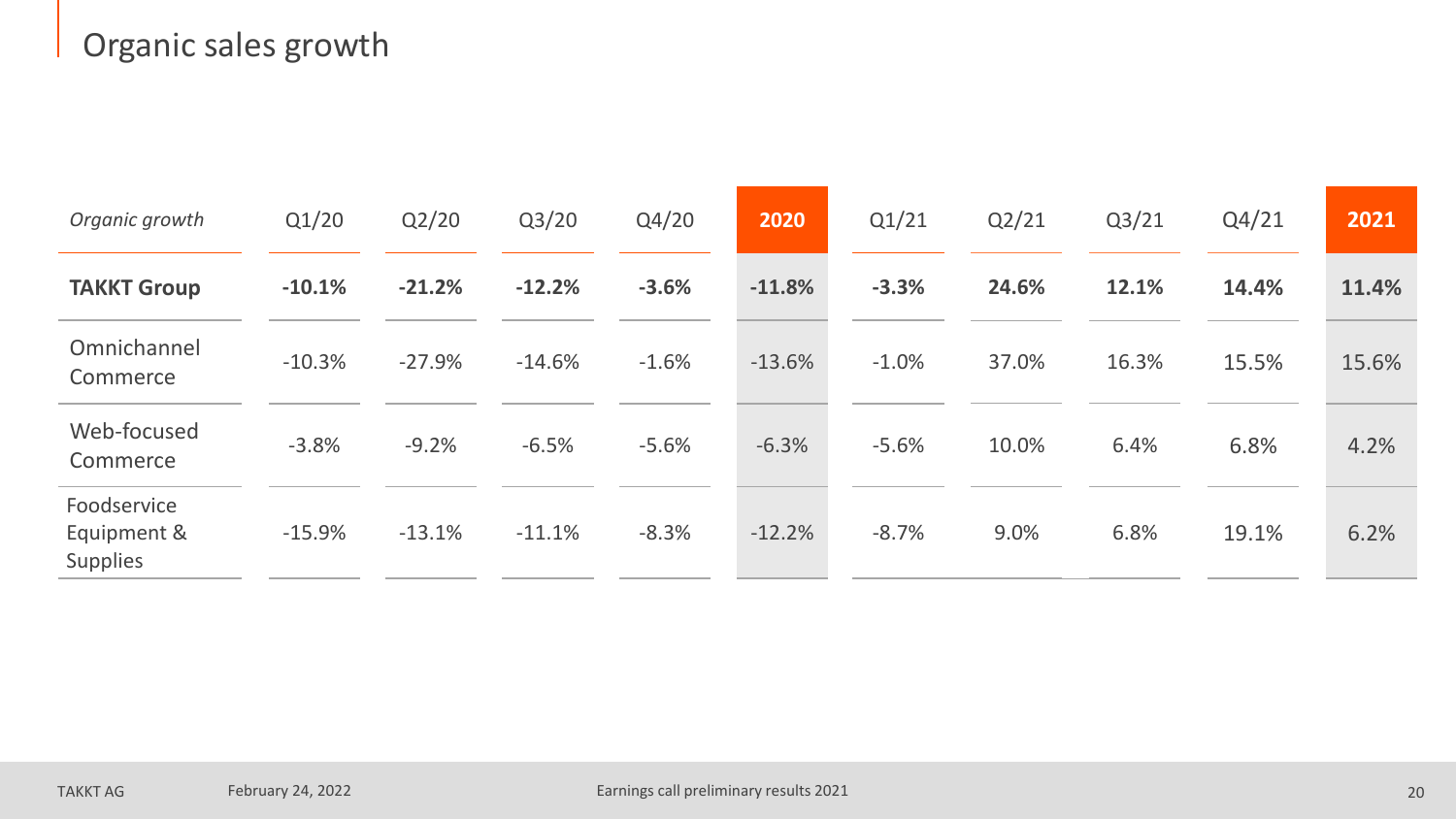### First glance into 2022

#### **Economic environment Challenges Challenges Key focus for TAKKT**

- Continued positive environment with somewhat slower GDP growth in the US and the Eurozone but acceleration in Germany
- High level of uncertainty due to covid (potential impact from new variants) and political tension

- Business development continues to be impacted by constraints in the supply chain
- Increased levels of inflation pose new challenges for frequency and scale of price adjustments

- Bring our new growth- and customer-oriented organization to life on division and Group level
- Implement strategic initiatives to unlock additional growth potential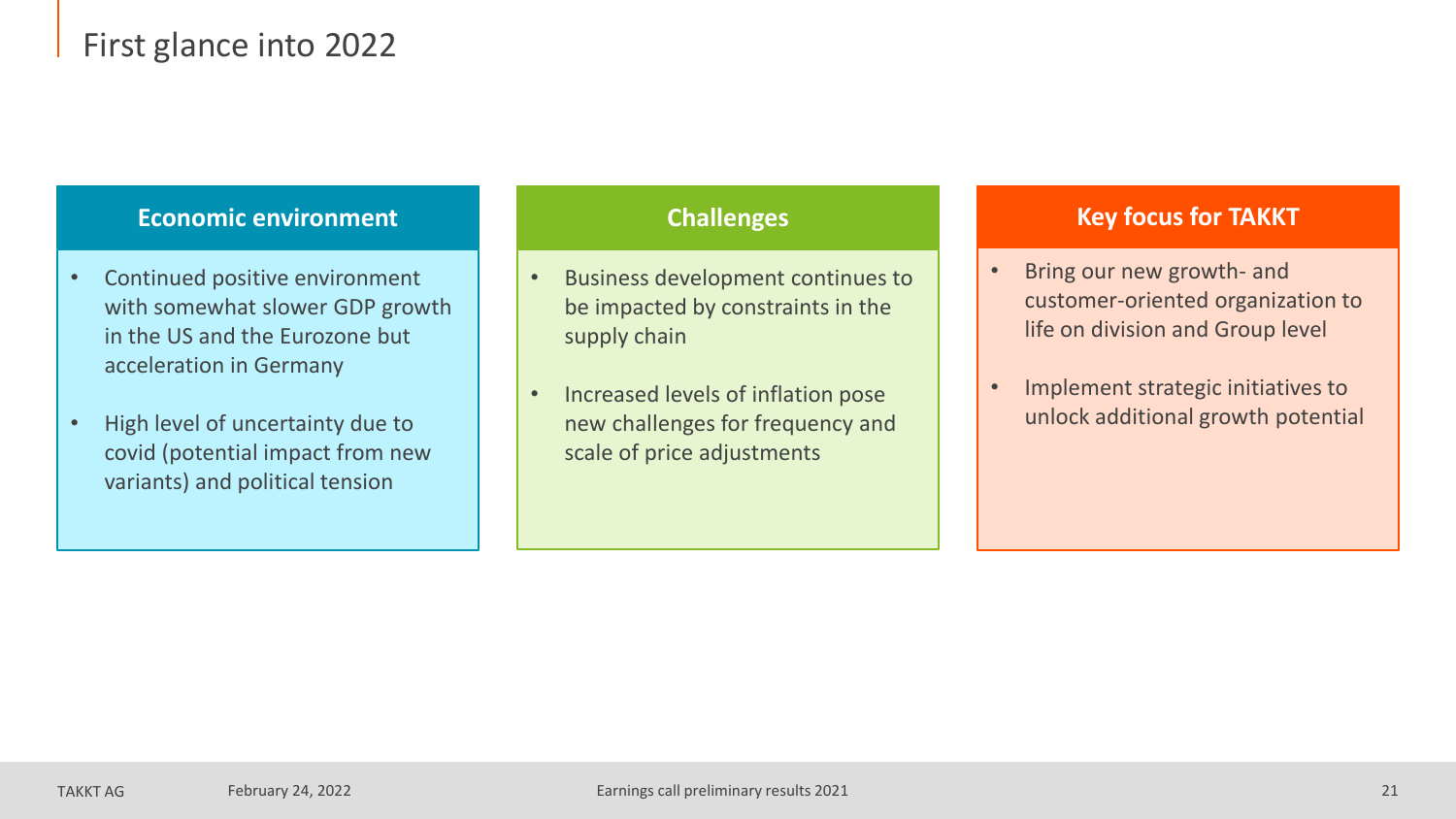### Appendix: Structure of sales development

| in $%$                                             | Q1/21    | Q2/21    | Q3/21                    | Q4/21                    | 2021    |
|----------------------------------------------------|----------|----------|--------------------------|--------------------------|---------|
| <b>TAKKT Group in EUR</b>                          | $-6.5%$  | 20.5%    | 12.1%                    | 17.3%                    | 10.4%   |
| organic                                            | $-3.3%$  | 24.6%    | 12.1%                    | 14.4%                    | 11.4%   |
| currency                                           | $-3.2%$  | $-4.1%$  | 0.0%                     | 2.9%                     | $-1.0%$ |
| acquisition/divestment                             |          |          |                          |                          |         |
| <b>Omnichannel Commerce in EUR</b>                 | $-3.1%$  | 33.9%    | 16.0%                    | 17.0%                    | 14.8%   |
| organic                                            | $-1.0%$  | 37.0%    | 16.3%                    | 15.5%                    | 15.6%   |
| currency                                           | $-2.1%$  | $-3.1%$  | $-0.3%$                  | 1.5%                     | $-0.8%$ |
| acquisition/divestment                             |          |          |                          |                          |         |
| <b>Web-focused Commerce in EUR</b>                 | $-8.8%$  | 8.2%     | 8.7%                     | 12.0%                    | 4.7%    |
| organic                                            | $-5.6%$  | 10.0%    | 6.4%                     | 6.8%                     | 4.2%    |
| currency                                           | $-3.2%$  | $-1.8%$  | 2.3%                     | 5.2%                     | 0.5%    |
| acquisition/divestment                             |          |          |                          |                          |         |
| <b>Foodservice Equipment &amp; Supplies in EUR</b> | $-16.2%$ | 0.0%     | 5.2%                     | 24.8%                    | 2.8%    |
| organic                                            | $-8.7%$  | 9.0%     | 6.8%                     | 19.1%                    | 6.2%    |
| currency                                           | $-7.5%$  | $-9.0\%$ | $-1.6%$                  | 5.7%                     | $-3.4%$ |
| acquisition/divestment                             |          |          | $\overline{\phantom{0}}$ | $\overline{\phantom{a}}$ |         |